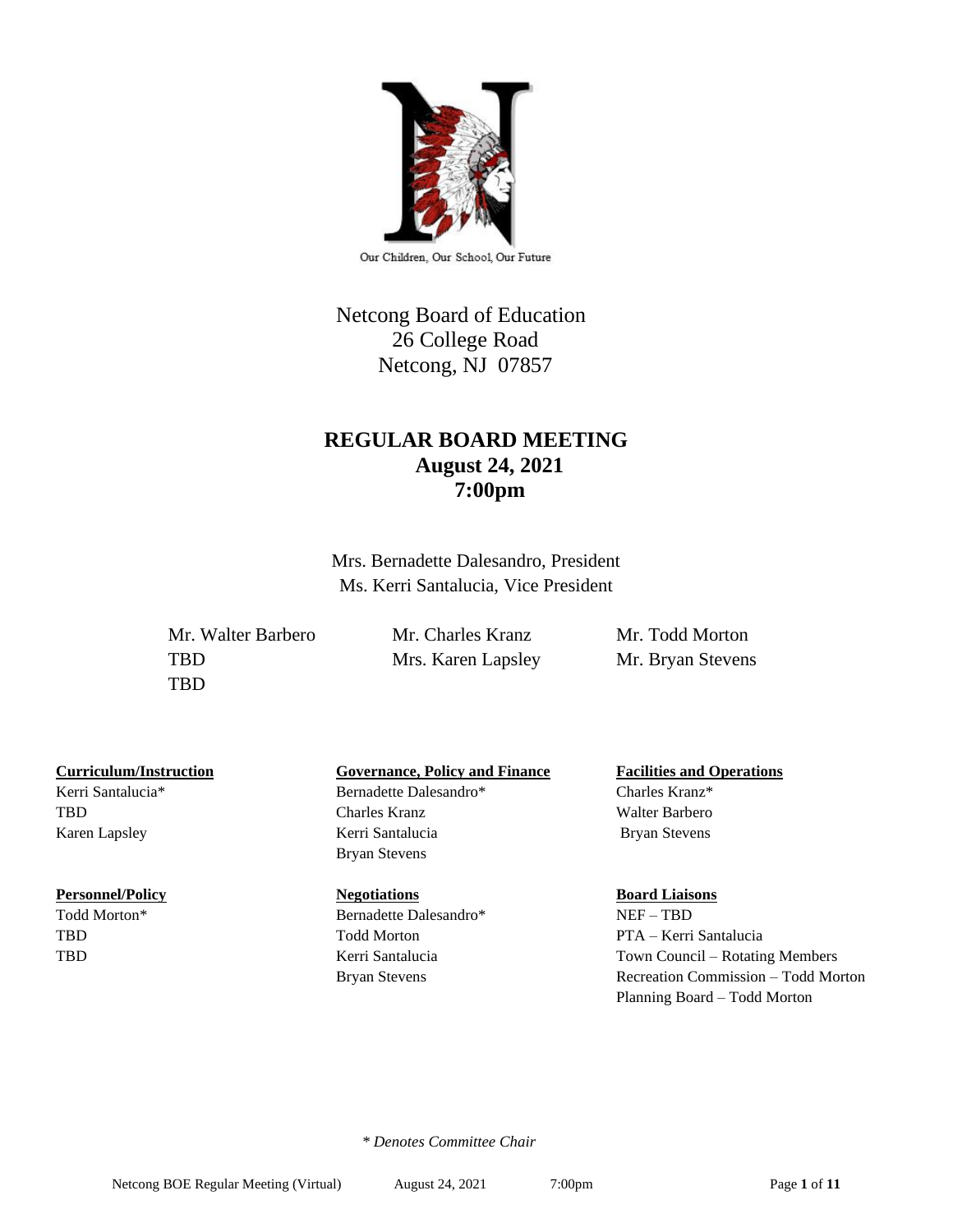# **2021-2022**

# **Netcong Board of Education**

# **Open Public Meeting Proclamation**

The New Jersey Open Public Meeting Law was enacted to ensure the right of the public to have advance notice of and to attend the meetings of public bodies at which any business affecting their interest is discussed or acted upon. In accordance with the provisions of the Act the Board of Education of the Netcong School District in the County of Morris has caused notice of this meeting to be published by having the date, time and place thereof posted. The notice was mailed to the Daily Record and those persons or entities requesting notification and filed with the municipal clerk of the Borough of Netcong.

Due to the public health emergency in the State of New Jersey, the Board will be conducting a virtual meeting. Directions for accessing the virtual public meeting were posted on the District website: netcongschool.org

# **Mission Statement**

Netcong, a tradition to nurture, inspire, empower, and achieve by all, for all.

# **Board Goals**

# **District Goals**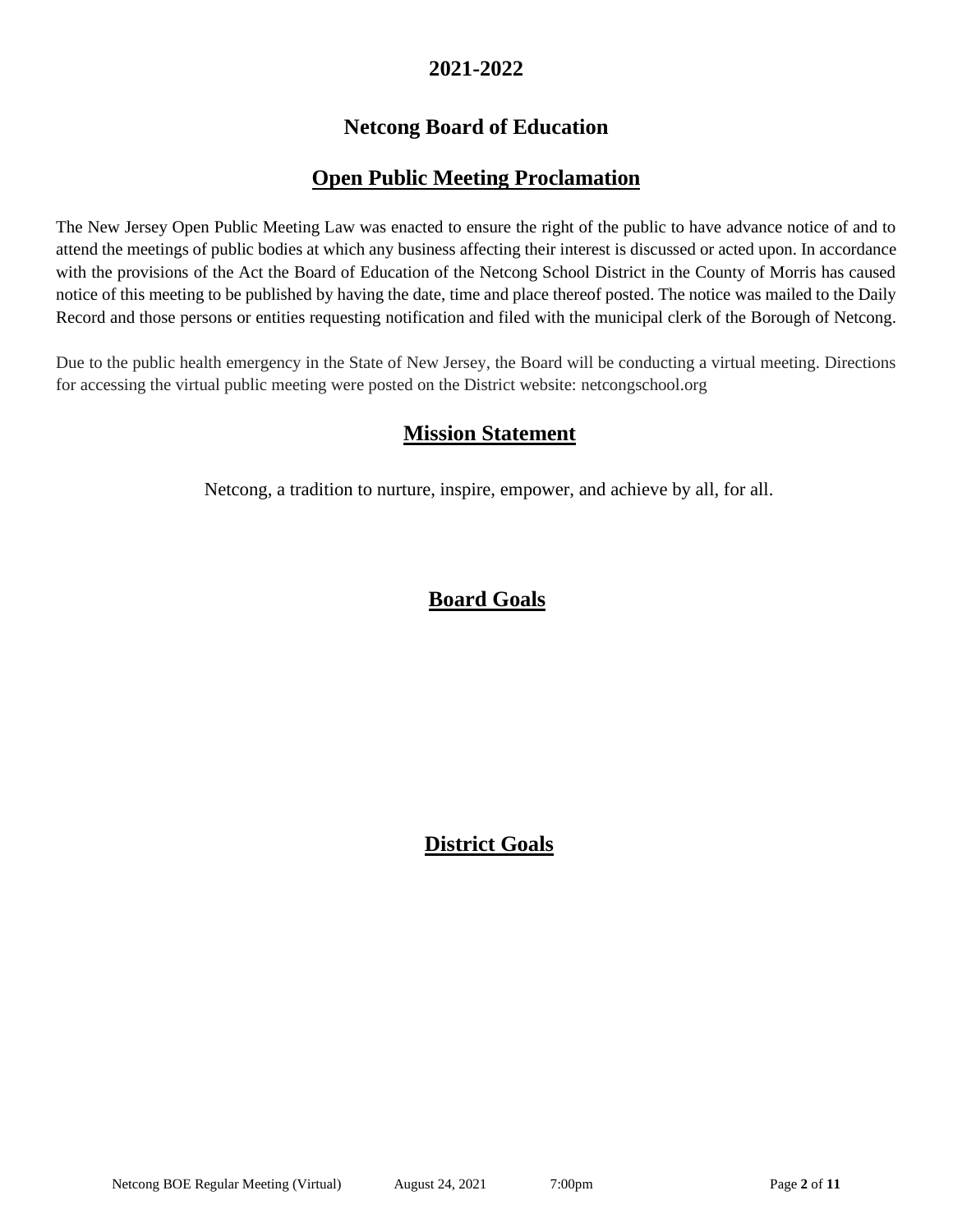- **1. Call to Order**
- **2. Flag Salute**
- **3. Roll Call**

| Mr. Barbero               | Mr. Kranz   | <b>Ms. Santalucia</b> |
|---------------------------|-------------|-----------------------|
| <b>Ms. Lapsley ______</b> | Mr. Stevens | Mr. Morton            |
| Mrs. Dalesandro           |             |                       |

### **4. Approval of Minutes & Correspondence**

**Moved By:** Seconded By:

Be it resolved that the minutes of the following meeting(s) be approved as submitted:

July 27, 2021 Regular Meeting Minutes

**Roll Call**

| Mr. Barbero     | Mr. Kranz   | Ms. Santalucia |
|-----------------|-------------|----------------|
| Ms. Lapsley     | Mr. Stevens | Mr. Morton     |
| Mrs. Dalesandro |             |                |

### **5. President's Comments**

#### **6. Superintendent's Comments**

*a. Fire Drill was conducted on August 2, 2021 at 10:05 am with a duration of 7 minutes Security Drill was held on August 4, 2021 at 9:08 am with a duration of 5 minutes*

### **7. School Business Administrator/Board Secretary's Comments**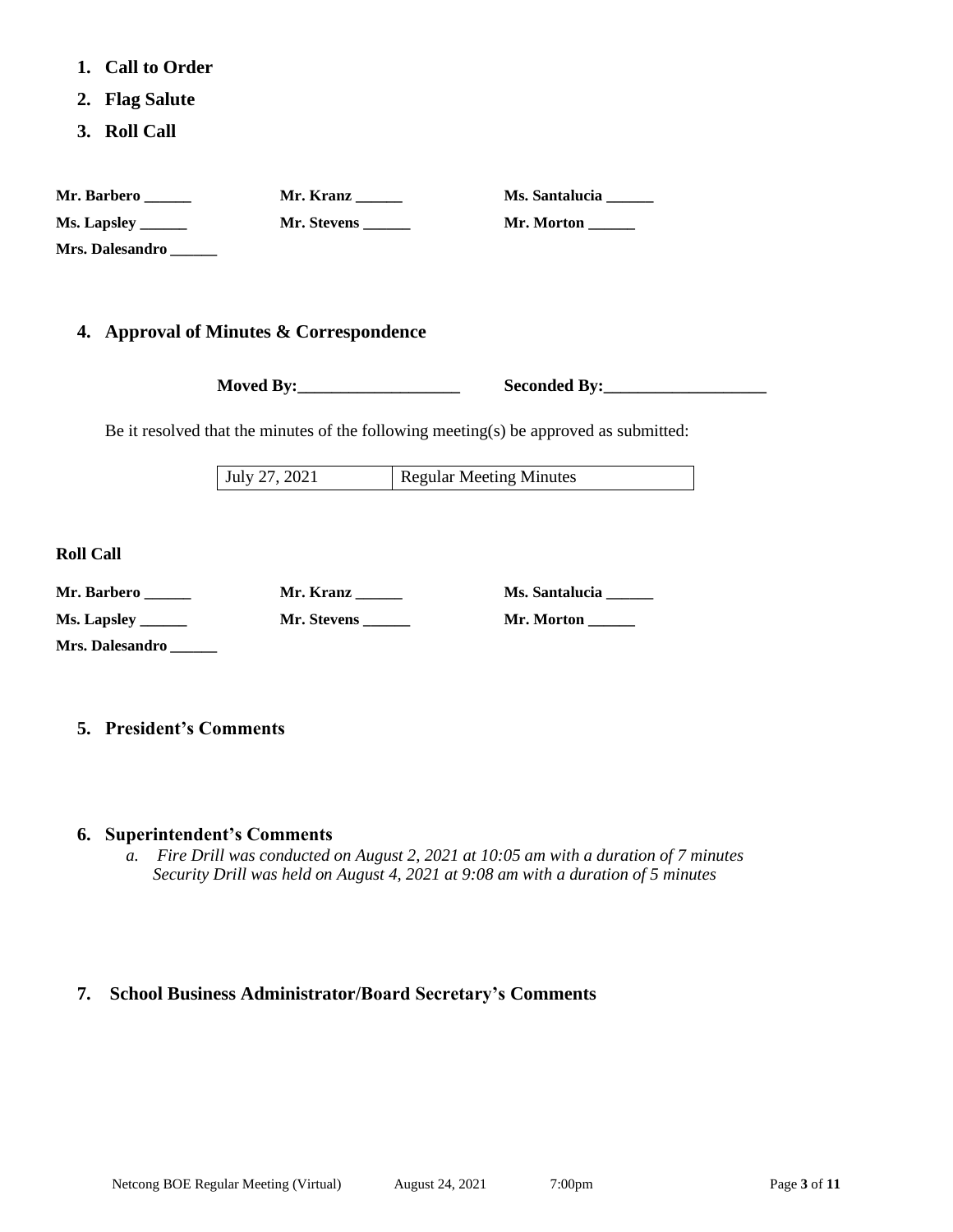#### **8. Meeting Open to the Public (Agenda Items Only)**

| <b>Open:</b> Moved By: | Seconded By: | Time:                                                                                                                             |
|------------------------|--------------|-----------------------------------------------------------------------------------------------------------------------------------|
|                        |              | Public is invited to address the Board with any questions, comments or concerns. The Board requests that the individual           |
|                        |              | address the Board, giving name and address, and asks that all remarks be directed to the Chair. The public portion shall be       |
|                        |              | limited to thirty minutes with a five-minute time limit on each participant. The Board wishes to remind all attendees at its      |
|                        |              | meeting that while it subscribed without reservation to the principle of keeping the public completely informed, by policy it     |
|                        |              | cannot allow public discussion of personnel matters. If a matter concerning the staff of the Netcong Public School is of interest |
|                        |              | or concern, the matter would be referred to the Superintendent or the Board of Education, either by telephone or letter.          |
|                        |              |                                                                                                                                   |

 **Closed: Moved By: Seconded By: Time:** 

#### **9. Old Business**

#### **10. Committee Reports**

**A. Governance, Policy and Finance** *(B. Dalesandro, Chair) Be it resolved that resolutions numbers 1–10 be adopted, as presented:*

**Moved By: \_\_\_\_\_\_\_\_\_\_\_\_\_\_\_\_\_\_\_ Seconded By: \_\_\_\_\_\_\_\_\_\_\_\_\_\_\_\_\_\_\_**

1. Be it resolved that the Netcong Board of Education, upon the recommendation of the Superintendent, hereby approves the following 2021-2022 District Goals:

2021-2022 District Goals

- 1. Administer an ever-evolving state-of-the-art technologically secure and supportive learning environment equipped to deliver  $21<sup>st</sup>$  century opportunities for students, staff and the community.
- 2. Secure funding to upgrade buildings and grounds to meet the growing needs of the preschool and middle school population while maintaining small class sizes, delivering  $21<sup>st</sup>$  century programs/technology, and providing an inspiring, engaging, and welcoming facility.
- 3. Create a 21st century school environment that embraces and supports community-based, artsintegrated, experiential learning opportunities that are culturally responsive to the increasingly diverse Netcong community.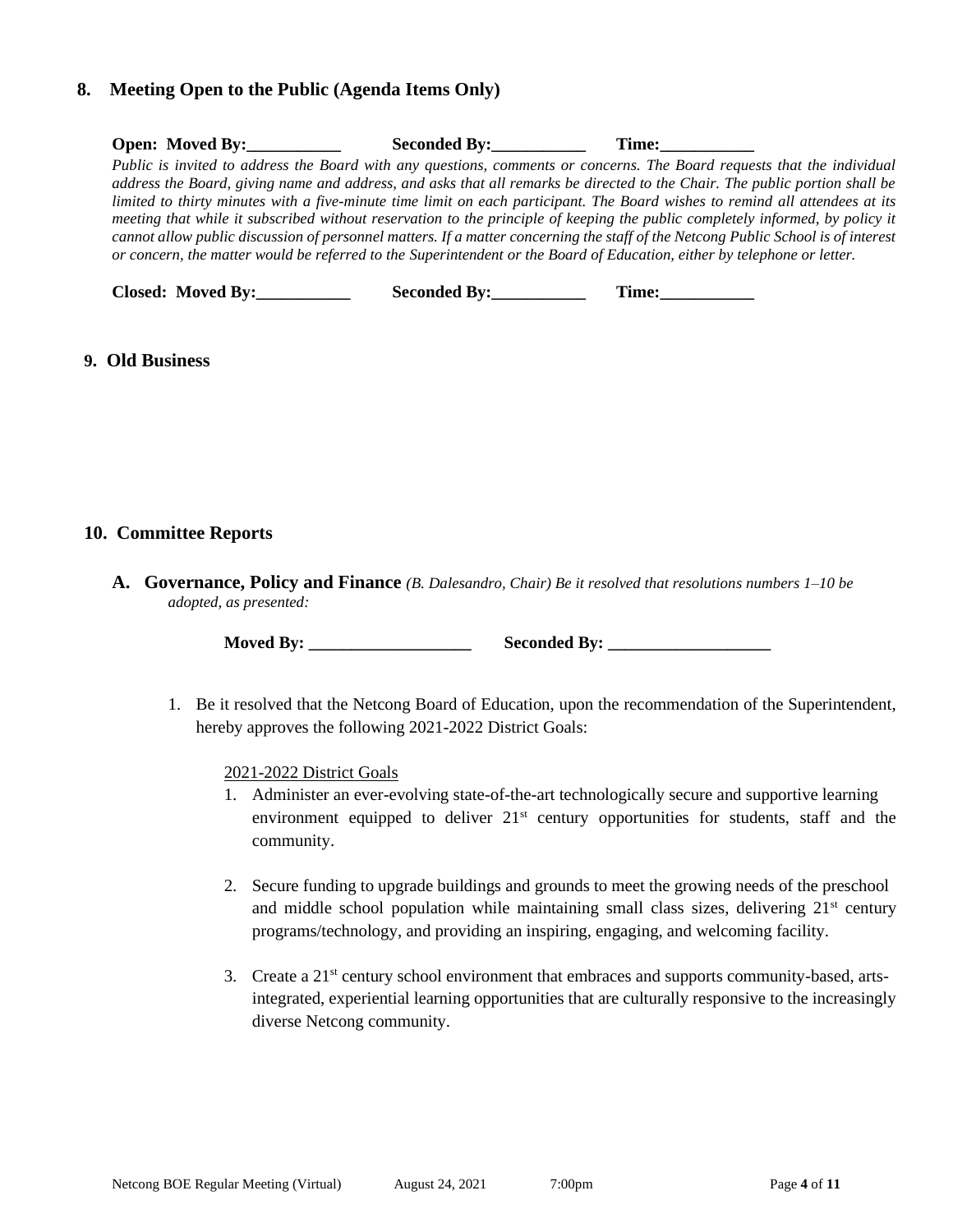2. Be it resolved that the Netcong Board of Education hereby approves the following 2021-2022 Board Goals:

2021-2022 Board Goals

- 1. Continue Professional Development for board members with emphasis on training requirements and opportunities.
	- a. Budget/Financial Reports
	- b. Policy
- 2. Use the information from the building facilities audit to update the long-range facilities plan and identify facilities expansion and upgrades needed.
	- a. True completion of Music Room upgrades
- 3. To expand community outreach and build community support.
- 3. Be it resolved that the Netcong Board of Education, upon the recommendation of the Superintendent, hereby approves the July 30, 2021 payroll in the amount of \$46,712.61.
- 4. Be it resolved that the Netcong Board of Education, upon the recommendation of the Superintendent, hereby approves the August 15, 2021 payroll in the amount of \$39,966.92.
- 5. Be it resolved that the Netcong Board of Education, upon the recommendation of the Superintendent, hereby approves the bills list from July 27, 2021 through August 24, 2021 in the amount of \$337,509.89

| 6. Be it resolved that the Netcong Board of Education, upon the recommendation of the Superintendent, |
|-------------------------------------------------------------------------------------------------------|
| hereby approves the FIRST READING of the following Policies and/or Regulations:                       |

| <b>Policy/Regulations</b> | #       | <b>Title</b>                                                          | <b>Type</b> |
|---------------------------|---------|-----------------------------------------------------------------------|-------------|
| a. Policy                 | 2422    | Comprehensive Health and Physical<br>Education (M)                    | Revised     |
| b. Policy                 | 2467    | Surrogate Parents and Resource Family<br>Parents (M)                  | Revised     |
| c. Policy                 | 5111    | Eligibility of Resident/Nonresident Students<br>(M)                   | Revised     |
| d. Policy                 | 5114    | Children Displaced by Domestic Violence                               | Abolished   |
| e. Policy                 | 5116    | <b>Education of Homeless Children</b>                                 | Revised     |
| f. Policy & Regulation    | 7432    | Eye Protection (M)                                                    | Revised     |
| g. Policy                 | 8420    | Emergency and Crisis Situations (M)                                   | Revised     |
| h. Policy                 | 8420.1  | Fire and Fire Drills (M)                                              | Revised     |
| i. Policy                 | 8540    | School Nutrition Programs (M)                                         | Revised     |
| j. Policy                 | 8550    | Meal Charges/Outstanding Food Service Bill<br>(M)                     | Revised     |
| k. Policy                 | 8600    | Student Transportation (M)                                            | Revised     |
| 1. Policy                 | 8810    | Religious Holidays                                                    | Abolished   |
| m. Policy                 | 6115.01 | Federal Awards/Funds Internal Controls -<br>Allowability of Costs (M) | <b>New</b>  |
| n. Policy                 | 6115.02 | Federal Awards/Funds Internal Controls -<br>Mandatory Disclosures (M) | <b>New</b>  |
| o. Policy                 | 6115.03 | Federal Awards/Funds Internal Controls -<br>Conflict of Interest (M)  | <b>New</b>  |
| p. Policy                 | 6311    | Contracts for Goods or Services Funded by<br>Federal Grants (M)       | Revised     |
| q. Policy                 | 1648    | Restart and Recovery Plan (M)                                         | Abolished   |
| r. Policy                 | 1648.02 | Remote Learning Options for Families (M)                              | Abolished   |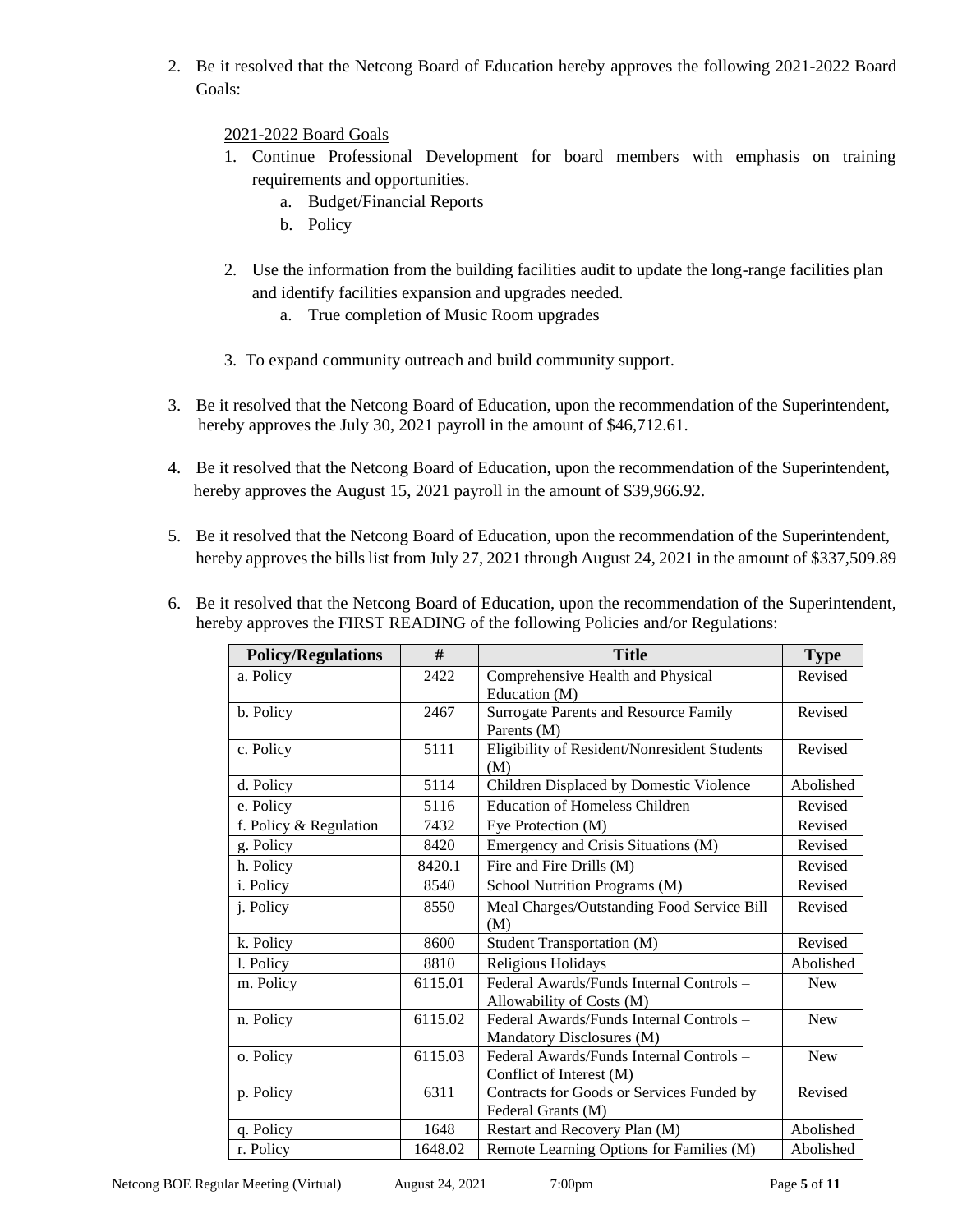| s. Policy | 1648.03 | Restart and Recovery Plan – Full-Time   | Abolished |
|-----------|---------|-----------------------------------------|-----------|
|           |         | Remote Instruction (M)                  |           |
| t. Policy | 1648.11 | The Road Forward COVID -19 – Health and | New       |
|           |         | Safety (M)                              |           |

7. Be it resolved that the Netcong Board of Education, upon the recommendation of the Superintendent, hereby approves the donation of the following items from the Say Hi Foundation:

| <b>Item</b>                                   | <b>Quantity</b> | <b>Total Value</b>        |
|-----------------------------------------------|-----------------|---------------------------|
| Kidney Shaped Whiteboard Tables 48" x 72"     | 6               | \$2,463.48                |
| Round Whiteboard Table 48"                    |                 | \$330.35                  |
| Cog Collaborative Table w/Whiteboard Top      |                 | \$268.82                  |
| Little Tikes 3" Trampoline                    |                 | \$59.99                   |
| Kids Art Easel w/magnetic letters and numbers |                 | \$52.89                   |
| Countertop Microwave for MS Resource Room     |                 | \$109.00                  |
| Pyrex Simply Store Pack for MS Resource Room  |                 | \$9.97                    |
| NASCO Pre-Vocational Work Station for MS      |                 | \$117.95                  |
| Resource Room                                 |                 |                           |
|                                               |                 | TOTAL Donation \$3,412.45 |

- 8. Be it resolved that the Netcong Board of Education, upon the recommendation of the Superintendent, hereby approves the submission of the FY22 American Rescue Plan ESSER III Grant in the amount of \$496,069.
- 9. Be it resolved that the Netcong Board of Education, upon the recommendation of the Superintendent, hereby approves the submission of the FY22 American Rescue Plan (ARP) IDEA Consolidated Grant in the amount \$15,301.00

ARP IDEA Basic Grant - \$14,102 ARP IDEA Preschool Grant - \$ 1,199

10. Be it resolved that the Board of Education of the Netcong School District in the county of Morris, upon the recommendation of the Superintendent, hereby approves the submission of the following "Other Capital Project" to the Department of Education for review and approval and for amendment to the Long Range Facilities Plan. It is further understood that the District is not seeking funding at the current time for this project:

| <b>School</b>             | <b>Project</b>                          | <b>DOE</b> Project # |
|---------------------------|-----------------------------------------|----------------------|
| Netcong Elementary School | Music Room Renovations 3520-060-22-1000 |                      |

### **Roll Call**

| Mr. Barbero     | Mr. Kranz   | Ms. Santalucia |
|-----------------|-------------|----------------|
|                 | Mr. Stevens | Mr. Morton     |
| Mrs. Dalesandro |             |                |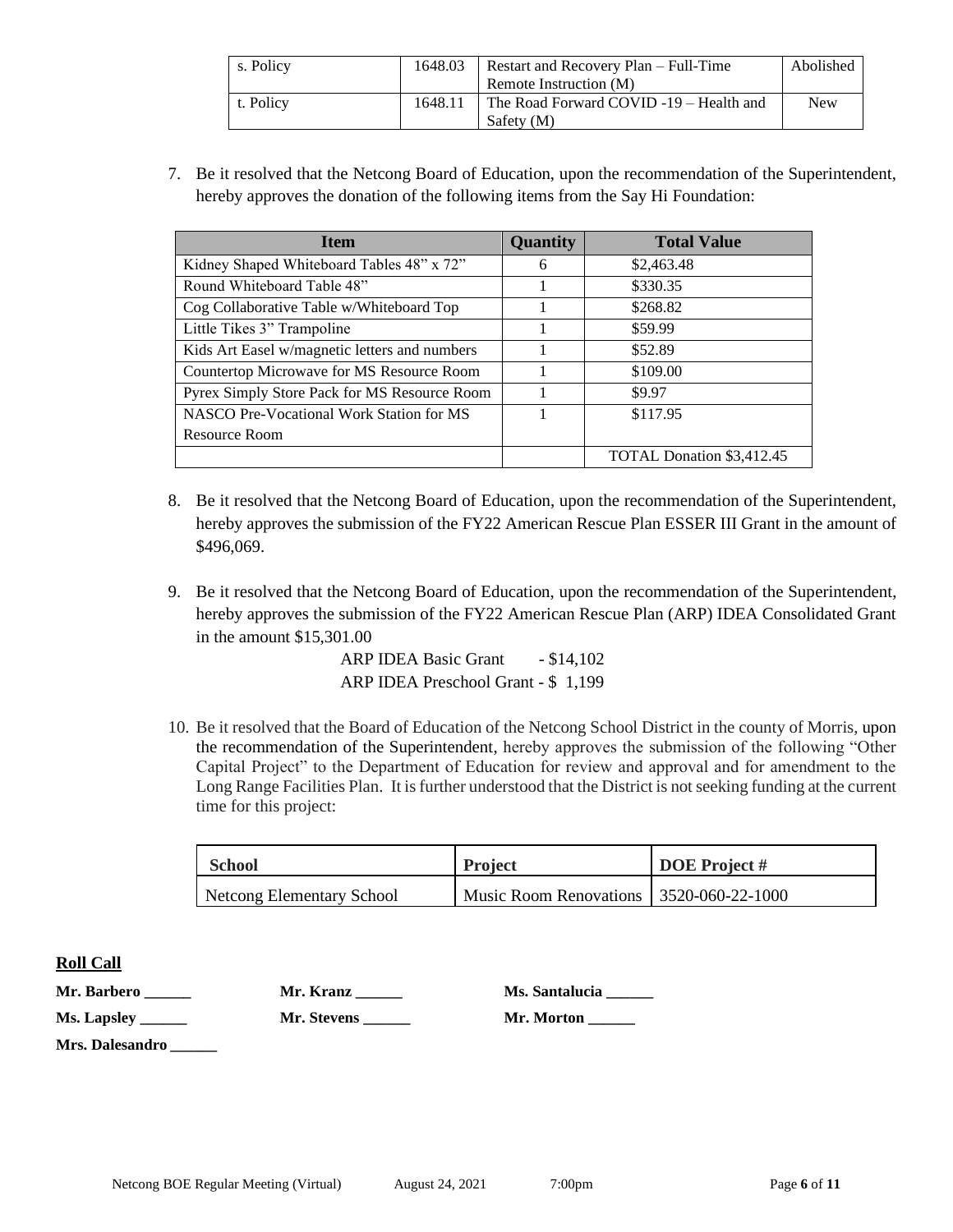#### **B. Curriculum/Instruction** *(K. Santalucia, Chair) Be it resolved that resolution numbers 1-8 be adopted, as presented:*

**Moved By:\_\_\_\_\_\_\_\_\_\_\_\_\_\_\_\_\_\_\_ Seconded By:\_\_\_\_\_\_\_\_\_\_\_\_\_\_\_\_\_\_\_**

- 1. Be it resolved that the Netcong Board of Education, upon the recommendation of the Superintendent, hereby approves all district Curriculum and updates hereto, for the 2021-2022 school year.
- 2. Be it resolved that the Netcong Board of Education, upon the recommendation of the Superintendent, hereby approves the following Professional Development:

| <b>Date</b>           | <b>Name</b>         | <b>Workshop/Conference</b>               | <b>Location</b> | Cost               |
|-----------------------|---------------------|------------------------------------------|-----------------|--------------------|
| a. $9/17/21$          | K. Ceresnak         | The Value of Family                      | Virtual         | Workshop - \$75.00 |
|                       |                     | Engagement PreK-12                       |                 | Mileage - \$0.00   |
| b. 9/21/21            | K. Ceresnak         | Student 1 <sup>st</sup> Amendment Rights | Virtual         | Workshop - \$40.00 |
|                       |                     | in Light of the July 2021 US             |                 | Mileage - \$0.00   |
|                       |                     | <b>Supreme Court Decision</b>            |                 |                    |
| c. $9/1/21 - 6/30/22$ | K. Walsh            | <b>MCASA Monthly Roundtable</b>          | Varies          | Mileage @ \$0.35   |
|                       |                     | Meetings                                 |                 | per mile           |
| d. $9/1/21 - 6/30/22$ | P. Stabile          | <b>MCASBO Business</b>                   | Randolph, NJ    | Mileage @ \$0.35   |
|                       |                     | Administrators' Monthly                  |                 | per mile           |
|                       |                     | Meetings                                 |                 |                    |
| e. $9/1/21 - 6/30/22$ | P. Stabile          | <b>NJASBO</b> Professional               | Whippany, NJ    | Workshop - \$100   |
|                       |                     | Development                              |                 | each               |
|                       |                     |                                          |                 | Mileage @ \$0.35   |
|                       |                     |                                          |                 | per mile           |
| f. $9/1/21 - 6/30/22$ | P. Stabile          | Northwest Chapter - Buildings            | Varies          | Mileage @ \$0.35   |
|                       |                     | & Grounds Association                    |                 | per mile           |
|                       |                     | <b>Monthly Meetings</b>                  |                 |                    |
| g. 9/1/21-6/30/22     | P. Stabile          | New Jersey Association of                | Colts Neck, NJ  | Tolls-\$25 max     |
|                       |                     | <b>Designated Persons</b>                |                 | Mileage @ \$0.35   |
|                       |                     | <b>Quarterly Meetings</b>                |                 | per mile           |
| h. $10/26 - 10/28/21$ | <b>BOE</b> Members. | New Jersey School Board                  | Virtual         | Workshop - \$900   |
|                       | Administration,     | <b>Association Annual Workshop</b>       |                 | Mileage $-0$       |
|                       | & Staff Members     |                                          |                 |                    |

- 3. Be it resolved that the Netcong Board of Education, upon the recommendation of the Superintendent, hereby approves the 2021-2022 District Professional Development Plan and submission of the Statement of Assurance.
- 4. Be it resolved that the Netcong Board of Education hereby approves the 2021-2025 Chief School Administrator's Professional Development Plan.
- 5. Be it resolved that the Netcong Board of Education, upon the recommendation of the Superintendent, hereby approves the 2021-2022 District Mentor Plan and submission of the Statement of Assurance.
- 6. Be it resolved that the Netcong Board of Education, upon the recommendation of the Superintendent, hereby approves the Nursing Services Plan for the 2021-2022 school year.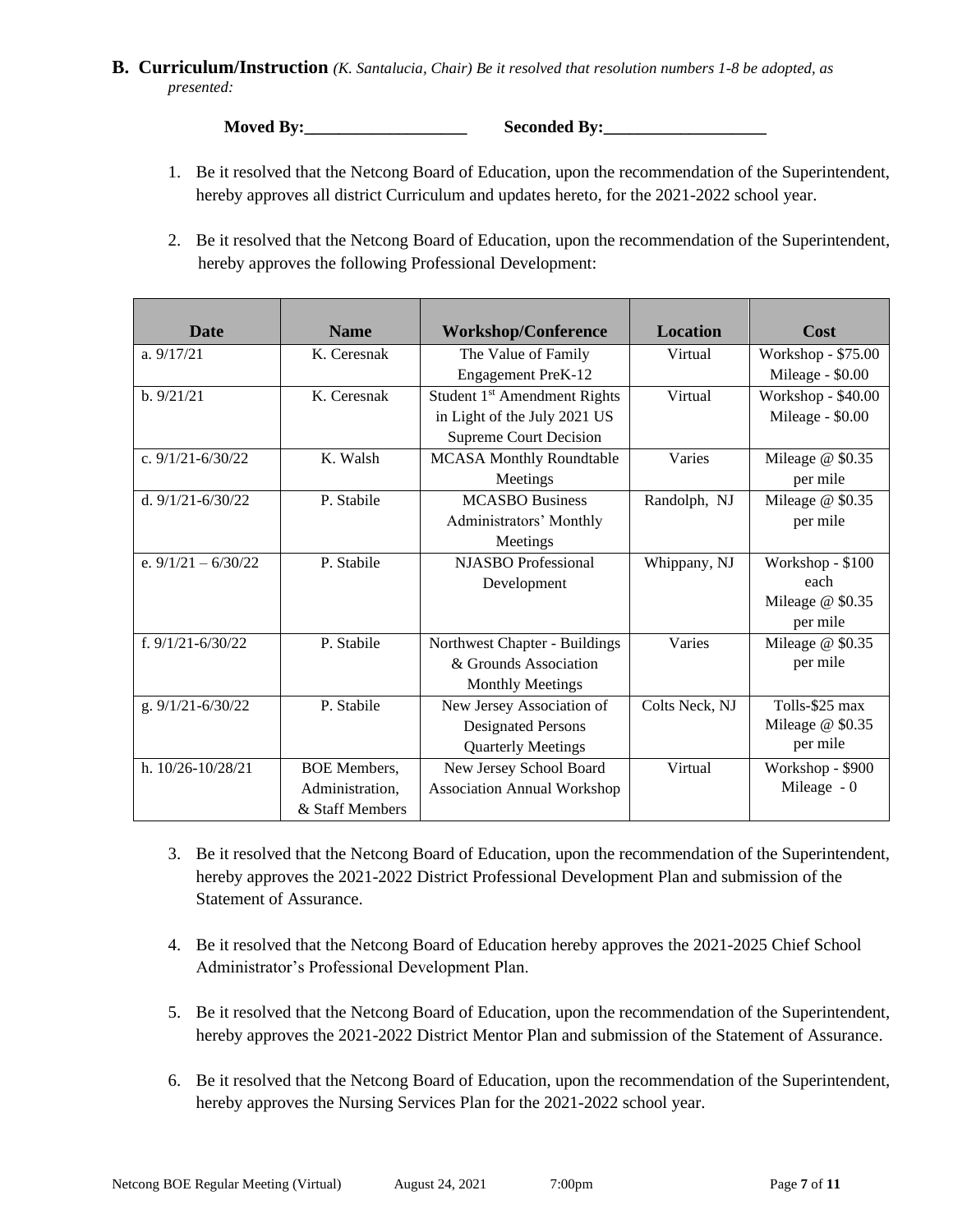7. Be it resolved that the Netcong Board of Education, upon the recommendation of the Superintendent, hereby approves the following Field Trips for the 2021-2022 school year:

| Date                      | <b>Name of Field Trip</b>         | <b>Location</b> | <b>Grade</b>    | <b>Chaperone</b> | Cost                                                |
|---------------------------|-----------------------------------|-----------------|-----------------|------------------|-----------------------------------------------------|
| a. $9/17/21$              | Future Patriot's Day              | <b>LVRHS</b>    | 8 <sup>th</sup> | Tom Salerno      | No cost to district:                                |
|                           | Rain date $9/20$ or $9/24$        | Stanhope, NJ    |                 | T. Newcomer      | Transportation provided by<br><b>LVRHS</b>          |
| b. 10/14/21               | 8 <sup>th</sup> Grade Orientation | <b>LVRHS</b>    | 8 <sup>th</sup> | K. Ceresnak      | No cost to district:                                |
|                           | Time: TBD                         | Stanhope, NJ    |                 | T. Newcomer      | Transportation provided by<br><b>LVRHS</b>          |
| c. $2/8/22$               | All Schools Concert               | <b>LVRHS</b>    | $6th-8th$       | J. Burkat        | No cost to district;                                |
| $(Snow Date -$<br>2/10/22 |                                   | Stanhope, NJ    |                 |                  | Transportation provided by<br><b>LVRHS</b>          |
| d. $3/3/22$               | 8 <sup>th</sup> Grade Shadow Day  | <b>LVRHS</b>    | 8 <sup>th</sup> | T. Newcomer      | Cost of bus is paid by the                          |
|                           |                                   | Stanhope, NJ    |                 |                  | Netcong School District.<br>LVRHS will bus students |
| f. $3/16/22$              | Herren Talks Assembly             | <b>LVRHS</b>    | 8 <sup>th</sup> | T. Newcomer      | No cost to district:                                |
|                           |                                   | Stanhope, NJ    |                 | J. Anastasio     | Transportation provided by<br><b>LVRHS</b>          |

8. Be it resolved that the Netcong Board of Education, upon the recommendation of the Superintendent, hereby approves the following new ELA novels as indicated below:

| <b>Title</b>                 | <b>Author</b>                  | <b>Grade Levels</b> |
|------------------------------|--------------------------------|---------------------|
| Number The Stars             | Lois Lowry                     | $4 - 8$             |
| Hatchet                      | Gary Paulsen                   | $6 - 8$             |
| <b>Walk Two Moons</b>        | <b>Sharron Creech</b>          | $6 - 8$             |
| The Outsiders                | <b>SE Hinton</b>               | $6 - 8$             |
| The Giver                    | Lois Lowry                     | $6 - 8$             |
| Red Scarf Girl               | Ji-Li Jiang                    | $6 - 8$             |
| A Long Walk to Water         | Linda Sue Park                 | $6 - 8$             |
| Born A Crime                 | <b>Trevor Noah</b>             | $6 - 8$             |
| The Wave                     | <b>Todd Strasser</b>           | $6 - 8$             |
| The Call of the Wild         | Jack London                    | $6 - 8$             |
| The Watsons Go to Birmingham | <b>Christopher Paul Curtis</b> | $6 - 8$             |
| Tangerine                    | Paup Blor                      | $6 - 8$             |

#### **Roll Call**

**Mr. Barbero \_\_\_\_\_\_ Mr. Kranz \_\_\_\_\_\_ Ms. Santalucia \_\_\_\_\_\_**

**Ms. Lapsley \_\_\_\_\_\_ Mr. Stevens \_\_\_\_\_\_ Mr. Morton \_\_\_\_\_\_**

**Mrs. Dalesandro** *\_\_\_\_\_\_*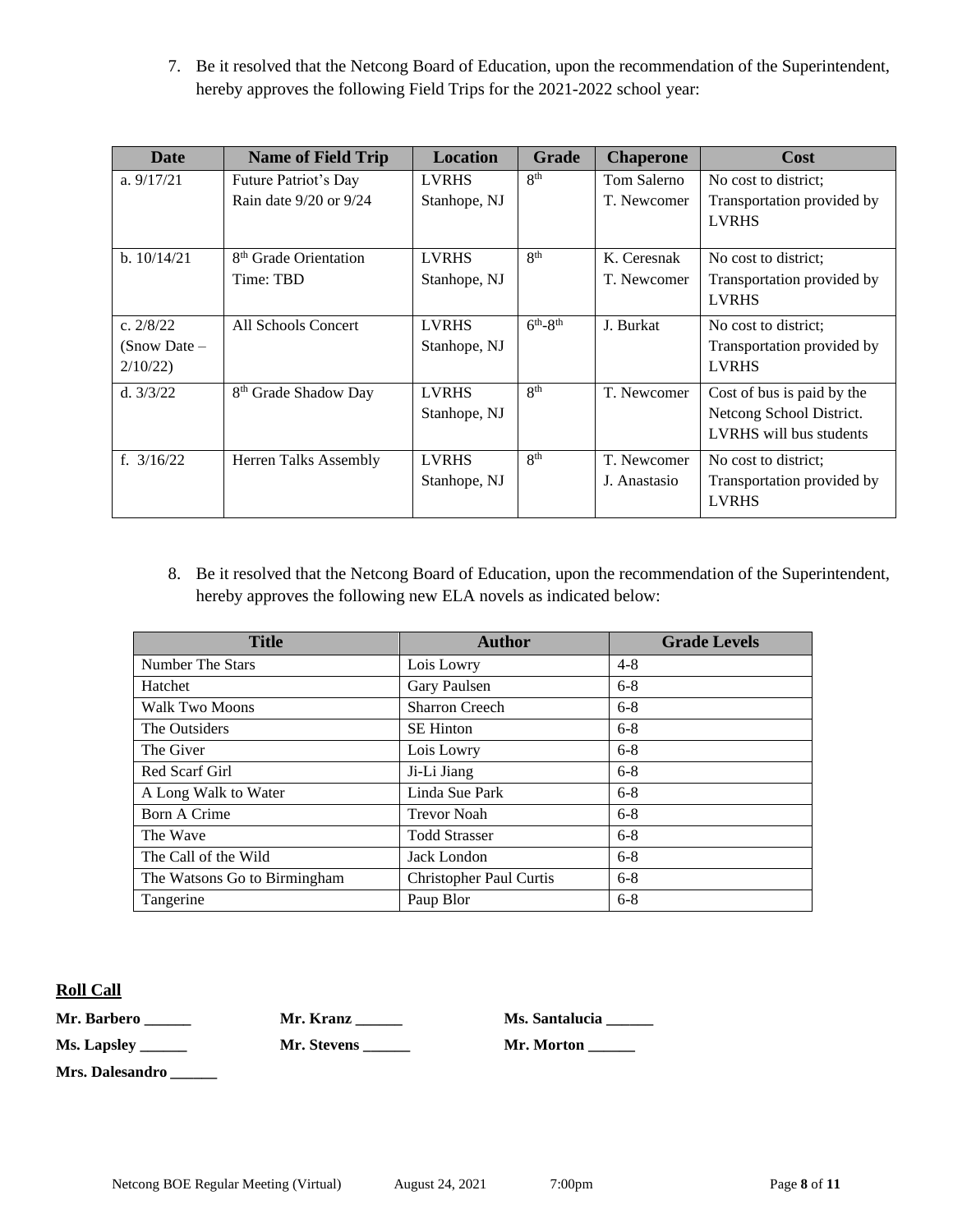#### **C. Personnel** *(T. Morton, Chair) Be it resolved that resolutions number 1-5 be adopted, as presented:*

**Moved By: \_\_\_\_\_\_\_\_\_\_\_\_\_\_\_\_\_\_ Seconded By: \_\_\_\_\_\_\_\_\_\_\_\_\_\_\_\_\_\_\_**

- 1. Be it resolved that the Netcong Board of Education hereby grants permission to Kathleen Walsh, Superintendent, to hire needed staff for the 2021-2022 school year prior to the September 21, 2021, 2021 Board of Education meeting.
- 2. Be it resolved that the Netcong Board of Education, upon the recommendation of the Superintendent, hereby approves Jaclyn (Plate) Meudt to advance on the salary guide to MA Step A, \$58,865.00, effective August 30, 2021 due to successful completion of graduate credits*.*
- 3. Be it resolved that the Netcong Board of Education, upon the recommendation of the Superintendent, hereby approves Melissa Akerman as a part-time Paraprofessional for a fixed term beginning August 30, 2021 through June 30, 2022 at a rate of \$15.00/hour, pending approval from the Office of Student Protection.
- 4. Be it resolved that the Netcong Board of Education, upon recommendation of the Superintendent, hereby approves Joanna Goodwin as a full-time Special Education Teacher, for the term of August 25, 2021 through June 30, 2022 at Step A on the MA+15 salary guide, \$62,865.00, with benefits, paid from ESSER III funds, and pending an Office of Student Protection fingerprint approval.

| <b>Stipend Position</b>               | <b>Name</b>      | Amount*      | <b>Term</b>                   |
|---------------------------------------|------------------|--------------|-------------------------------|
| a. After School Help - ESL Gr K-8     | Julio Picallo    | \$35.00/hour | Sept. - June, 2 hours per     |
| Funded by ESEA Title III              |                  |              | week                          |
| Account #20-241-100-100               |                  |              |                               |
| b. After School Help - Gr. K-8        | Jennie Rider     | \$35.00/hour | Sept. - June, 2 hours per     |
| Funded by CARES Funds                 |                  |              | week                          |
| Account #20-477-100-100               |                  |              |                               |
| c. After School Help - Gr. K-8        | Darrell Sandrue  | \$35.00/hour | Sept. - June, 1 hour per week |
| Funded by CARES - Esser I             |                  |              |                               |
| Account #20-477-100-100               |                  |              |                               |
| d. After School Help - Gr. K-8        | Carolyn Collins  | \$35.00/hour | Sept. - June, 2 hours per     |
| Funded by CARES - Esser I             |                  |              | week                          |
| Account #20-477-100-100               |                  |              |                               |
| e. After School Help - Gr. K-8        | Brianna Costello | \$35.00/hour | Sept. – June, 2 hours per     |
| Funded by CARES - Esser I             |                  |              | week                          |
| Account #20-477-100-100               |                  |              |                               |
| f. Breakfast Supervisor               | Danielle Barbero | \$1667.00    | Sept. - June, 180 days, 30    |
| Food Service Acct                     |                  |              | mins per day                  |
| g. Breakfast Supervisor               | Laurie Glennon   | \$1667.00    | Sept. - June, 180 days, 30    |
| Food Service Acct                     |                  |              | mins per day                  |
| h. After School - Battle of the Books | Thomas Salerno   | \$1634.00    | Sept. - June                  |
| Funded by General Fund                |                  |              |                               |
| After School - Mock Trial Club        | Thomas Salerno   | \$1634.00    | Sept. - June                  |
| Funded by CRRSA ESSER II              |                  |              |                               |
| Learning Acceleration Grant           |                  |              |                               |
| Account #20-484-100-100               |                  |              |                               |

5. Be it resolved that the Netcong Board of Education, upon the recommendation of the Superintendent, hereby approves the following staff and amounts for the 2021-2022 Stipend Positions:

#### **R**

| Roll Call   |                                       |             |                 |                  |                 |
|-------------|---------------------------------------|-------------|-----------------|------------------|-----------------|
| Mr. Barbero |                                       | Mr. Kranz   |                 | Ms. Santalucia   |                 |
|             | Ms. Lapsley ____                      | Mr. Stevens |                 | Mr. Morton       | Mrs. Dalesandro |
|             | Netcong BOE Regular Meeting (Virtual) |             | August 24, 2021 | $7:00 \text{pm}$ | Page 9 of 11    |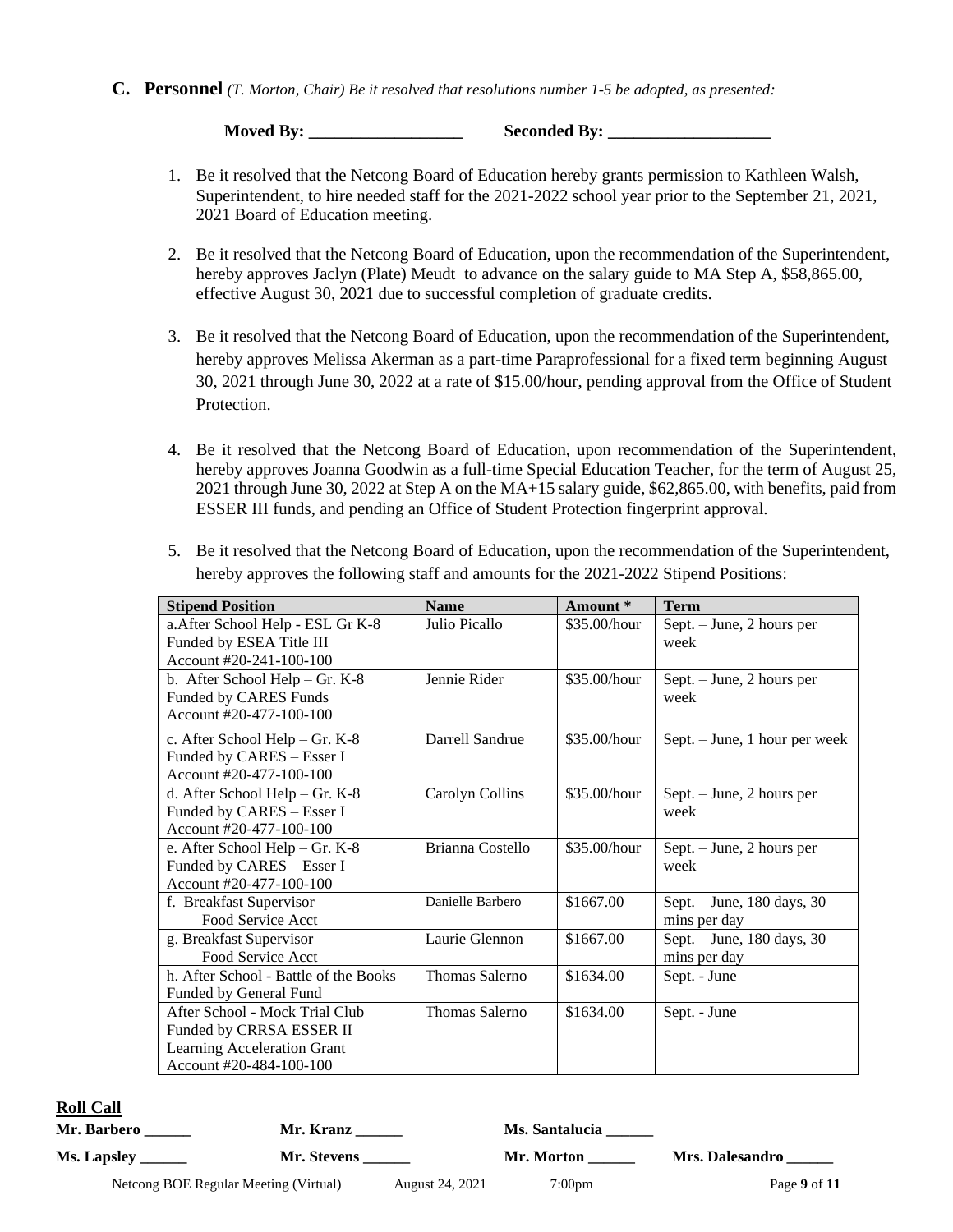#### **D. Facilities and Operations** *(C. Kranz, Chair)*

| <b>Roll Call</b> |                     |                   |
|------------------|---------------------|-------------------|
| Mr. Barbero      | Mr. Kranz           | Ms. Santalucia    |
|                  | Mr. Stevens _______ | Mr. Morton $\_\_$ |
| Mrs. Dalesandro  |                     |                   |

#### **11. Liaison Reports**

- a. Netcong Educational Foundation TBD
- b. Netcong PTA K. Santalucia
- c. Town Council W. Barbero
- d. Recreation Commission & Planning Board T. Morton

#### **12. Miscellaneous**

**14.** 

#### **13. Meeting Open to the Public**

|  | <b>Open: Moved By:</b> | <b>Seconded By:</b> | l'ime: |
|--|------------------------|---------------------|--------|
|--|------------------------|---------------------|--------|

*Public is invited to address the Board with any questions, comments or concerns. The Board requests that the individual address the Board, giving name and address, and asks that all remarks be directed to the Chair. The public portion shall be limited to thirty minutes with a five-minute time limit on each participant. The Board wishes to remind all attendees at its meeting that while it subscribed without reservation to the principle of keeping the public completely informed, by policy it cannot allow public discussion of personnel matters. If a matter concerning the staff of the Netcong Public School is of interest or concern, the matter would be referred to the Superintendent or the Board of Education, either by telephone or letter.*

| Closed: Moved By:        | Seconded By: | Time: |
|--------------------------|--------------|-------|
| <b>Executive Session</b> |              |       |
| Open: Moved By:          | Seconded By: | Time: |

*RESOLVED, pursuant to N.J.S.A. 10:4:13 and 10:4-12 that the Netcong Board of Education hold a closed Executive Session regarding one or more of the following: legal matters, negotiations, personnel issues, individual student matters, and matters which are attorney-client privileged. It is expected that the discussion undertaken in this closed session can be made public at the time official action is may or may not be taken.*

| Closed: Moved By:                     | <b>Seconded By:</b> | Time:  |               |
|---------------------------------------|---------------------|--------|---------------|
| Netcong BOE Regular Meeting (Virtual) | August 24, 2021     | 7:00pm | Page 10 of 11 |